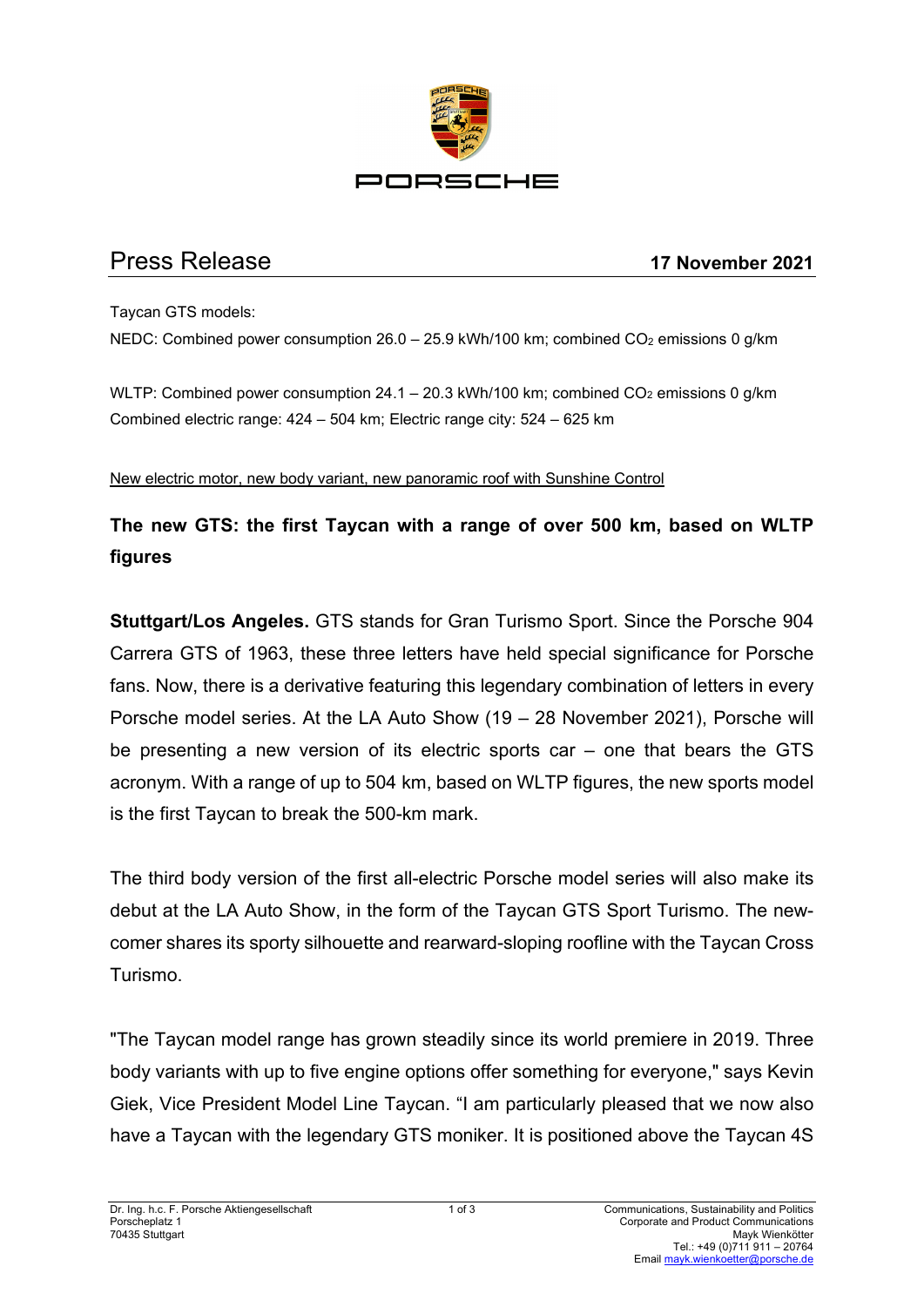and below the Taycan Turbo derivatives, so it represents a real sweet spot in the range."

The Taycan GTS and Taycan GTS Sport Turismo start from 131,834 and 132,786 euros (prices for Germany including 19 per cent VAT and country-specific equipment). Both model variants will roll out to dealers in the spring of 2022. Further engine options for the Sport Turismo will follow.

#### **Taycan GTS: the sporty sweet spot of the Taycan range**

The Taycan GTS is the sporty all-rounder of the model range. It has an impressive 440 kW (598 PS) of overboost power when using Launch Control. The sprint from zero to 100 km/h can be achieved in both body variants within 3.7 seconds. The maximum speed of the duo is 250 km/h.

As a representative of the latest Taycan generation, the GTS has a particularly efficient drive strategy. The other Taycan derivatives also received this update in the new model year. In practical terms, this extends the operating range.

The adaptive air suspension, including Porsche Active Suspension Management (PASM), is specifically adapted to the GTS, to the benefit of the lateral dynamics. The set-up of the optional rear-axle steering is also even sportier. The richer sound pattern of the modified Porsche Electric Sport Sound underscores the character of the new GTS model.

The exterior and interior are distinctive. There are numerous Black or dark details on the exterior, such as the front apron, the bases of the exterior mirrors and the side window trims – as is traditional on a GTS. Numerous Black Race-Tex features in the interior underscore the elegant, dynamic ambience, as does the standard brushed aluminium interior package with Black anodised finish.